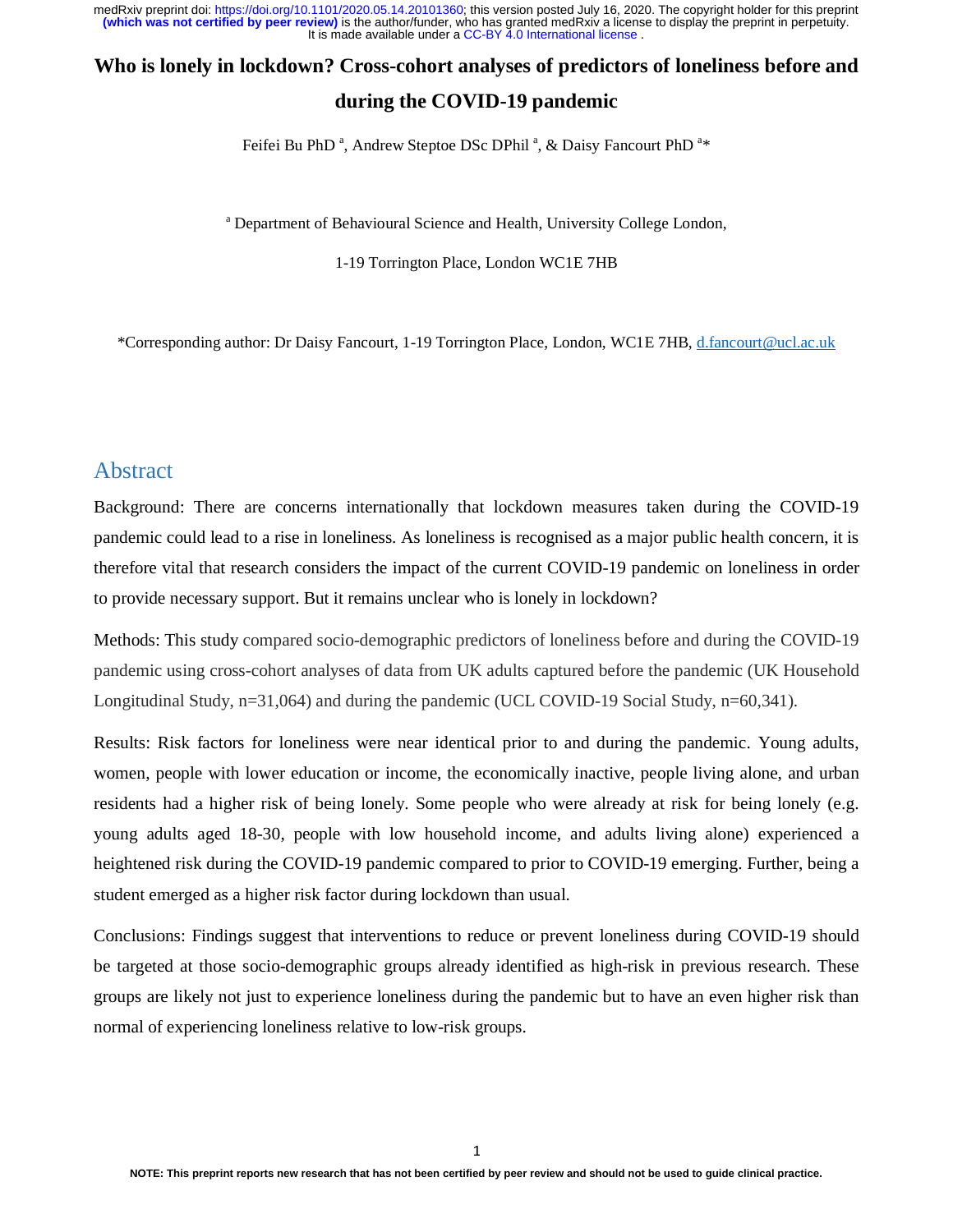# Introduction

Loneliness has is recognised as a major public health concern associated with heightened risk of mental and physical illness, cognitive decline, suicidal behaviour, and all-cause mortality  $1-3$ . Loneliness itself has been referred to as an epidemic, and there have been heightened concerns about its effects during the global pandemic of COVID-19. Lockdowns and "stay-at-home" orders announced internationally have led to physical and social distancing and reports of many individuals experiencing social isolation. Whilst social isolation (the absence of social interactions, contacts and relationships with others) is conceptually distinguished from loneliness (the feeling that one's social needs are not being met by the quantity or quality of one's social relationships), the two are known to be inter-related, with isolation often being a risk factor for becoming lonely <sup>4</sup>. As a result, there have been calls to ascertain how the pandemic has affected loneliness to ensure that individuals at risk receive necessary support <sup>5,6</sup>.

In particular a key question is who is lonely in lockdown? On the one hand, individuals who already experience loneliness may be feeling even more isolated as a result of social distancing measures. Previous research has highlighted that particular groups at risk of loneliness include being female, being either younger (e.g. under 25) or older (e.g. over 65), living alone, low socio-economic status, and poor mental and physical health 7,8. Preliminary research within Europe has suggested that these groups may indeed be at risk during lockdown and heightened loneliness is also affecting distress levels <sup>9</sup>. However, it is also possible that enforced lockdowns are actually meaning that new groups are now at risk of loneliness  $10$ . The pandemic has forced millions globally to curtail face-to-face contact and social activities, cut jobs and employment opportunities, restrict travelling, and limit outdoor activity. For many individuals, this will be a radical departure from their patterns of usual daily life, and they may find habitual coping mechanisms (such as meeting with others) disrupted, leading to a heightened risk of feeling that the emotional and social support available to them is insufficient to meet their needs. Therefore, this study compared sociodemographic predictors of loneliness before and during the COVID-19 pandemic using cross-cohort analyses of data captured before and during the pandemic.

### Methods

### Participants

Data were drawn from two sources. For data collected prior to the pandemic, we used Understanding Society: the UK Household Longitudinal Study (UKHLS), a nationally representative household panel study of the UK population (2009-2019). Our analyses used the most recent wave of UKHLS (wave 9) where the loneliness measures were introduced. The wave 9 data were collected between January, 2017 and June, 2019. To be consistent with the UCL Covid-19 Social Study, we restricted participants to those aged 18+, leaving us a total sample size of 34,976 participants. Further, we excluded those who had missing value in loneliness or any of the covariates (11%). This provided a final sample size of 31,064.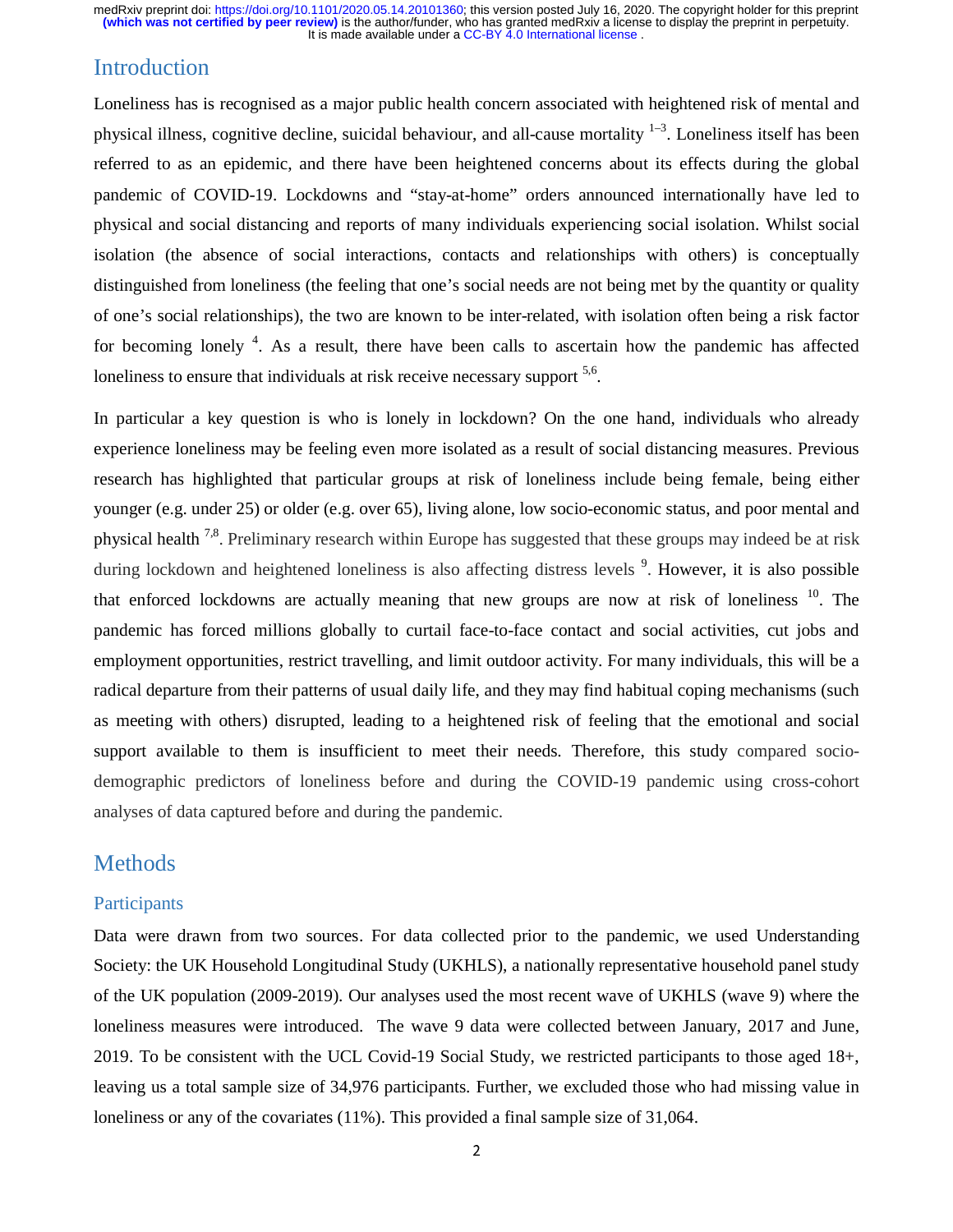For data during the COVID-19 pandemic, we used data from the UCL COVID-19 Social Study; a large panel study of the psychological and social experiences of over 50,000 adults (aged 18+) in the UK. The study commenced on 21<sup>st</sup> March 2020 involving online weekly data collection from participants for the duration of the COVID-19 pandemic in the UK. Whilst not random, the study has a well-stratified sample that was recruited using three primary approaches. First, snowballing was used, including promoting the study through existing networks and mailing lists (including large databases of adults who had previously consented to be involved in health research across the UK), print and digital media coverage, and social media. Second, more targeted recruitment was undertaken focusing on (i) individuals from a low-income background, (ii) individuals with no or few educational qualifications, and (iii) individuals who were unemployed. Third, the study was promoted via partnerships with third sector organisations to vulnerable groups, including adults with pre-existing mental illness, older adults, and carers. The study was approved by the UCL Research Ethics Committee [12467/005] and all participants gave informed consent. In this study, we focused on participants who had a baseline response between  $21<sup>st</sup>$  March and  $10<sup>th</sup>$  May 2020. This provided us with data from 67,142 participants. Of these, 10% participants withheld data on sociodemographic factors including gender and income so were excluded, providing a final analytic sample size of 60,341.

#### Measures

In both datasets, loneliness was measured using the three-item UCLA loneliness scale (UCLA-3). The questions include: 1) how often do you feel lack companionship? 2) how often do you feel isolated from others? 3) how often do you feel left out? Responses to each question were scored on a three-point Likert scale ranging from hardly ever/never, to some of the time, to often. Using the sum score, we had a loneliness scale ranging from 3 to 9, with a higher score indicating increased loneliness. In addition, we also examined the single-item direct measure of loneliness asking how often the respondent felt lonely, which was coded on the same scale as the UCLA-3 items.

Covariates included age groups  $(18-29, 30-45, 46-59, 460)$ , gender (woman vs. man), ethnicity (nonwhite vs. white), education (low: GCSE or below, medium: A levels or equivalent, high: degree or above), low income (household annual income <£30,000 vs higher household annual income), employment status (employed, unemployed, student and inactive other), living status (alone, with others but no children, with others including children) and area of living (rural vs. urban). All variables above were harmonised between the two datasets.

### Analysis

To compare risk factors for loneliness, we used Ordinary Least Square (OLS) regression models fitted separately in the two datasets. Survey weights were applied to both samples throughout the analyses to yield national representative samples of UK adults. The analyses of UKHLS used cross-sectional adult self-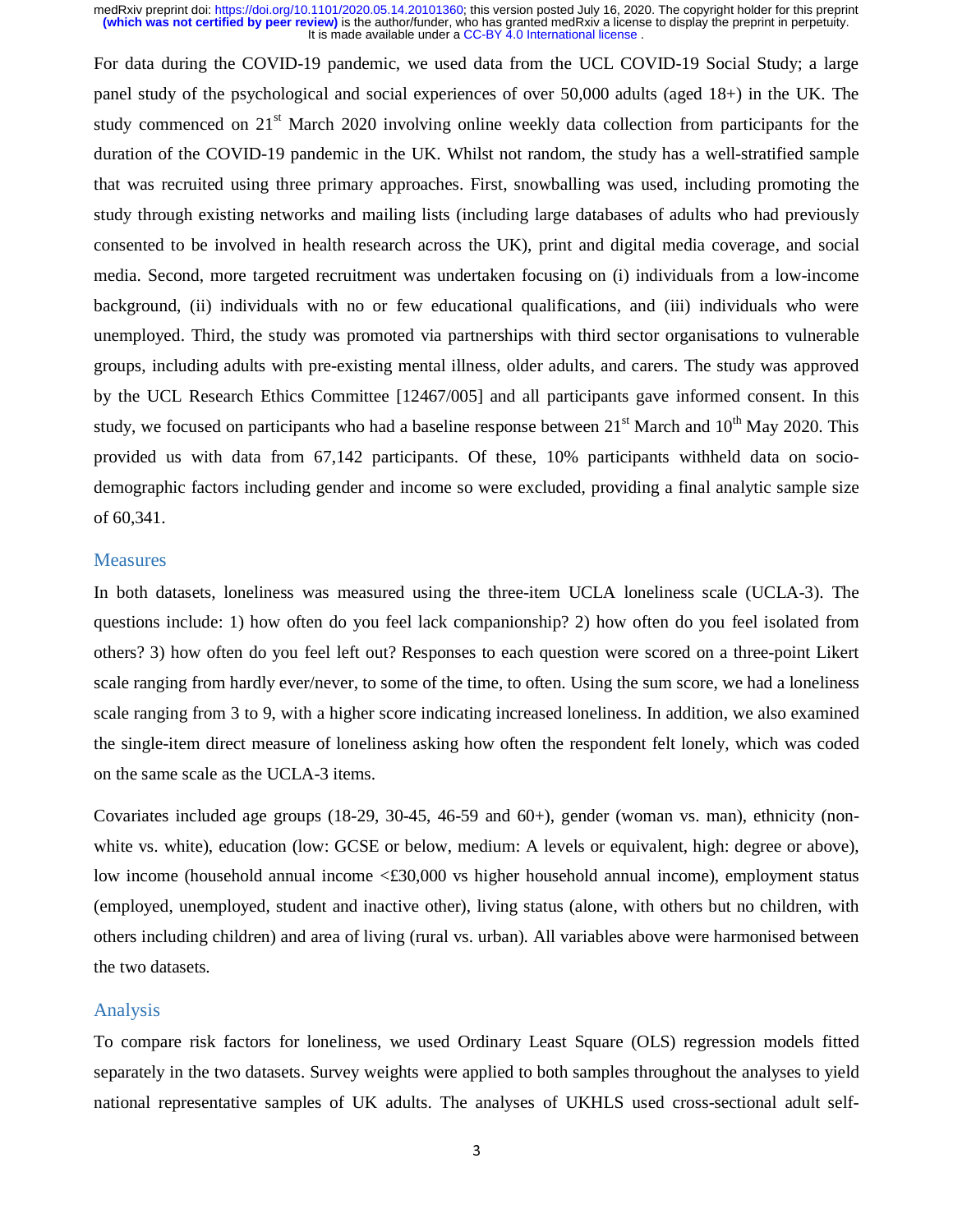completion interview weights while analyses of the UCL Covid-19 Social study were weighted to the proportions of gender, age, ethnicity, education and country of living obtained from the Office for National Statistics<sup>11</sup>. The descriptive and regression analyses were implemented in Stata v15 (StataCorps, Texas).

### Results

Descriptive statistics for the two samples are shown in Table 1. Loneliness levels were higher in the UCL COVID-19 Social Study than in UKHLS, with 32.5% of people feeling lonely sometimes (28.6% in UKHLS) and 18.3% often (8.5% in UKHLS).

Table 1 Descriptive statistic of the explanatory variables (weighted)

|                               |                                  |              | Covid-19     |
|-------------------------------|----------------------------------|--------------|--------------|
|                               |                                  | <b>UKHLS</b> | Social Study |
|                               |                                  | $(N=31,064)$ | $(N=60,341)$ |
| Age                           | 18-29                            | 16.8%        | 18.5%        |
|                               | 30-45                            | 23.1%        | 27.2%        |
|                               | 46-59                            | 25.5%        | 24.4%        |
|                               | $60+$                            | 34.7%        | 29.9%        |
| Gender                        | Women (vs. men)                  | 51.8%        | 49.8%        |
| Ethnicity                     | Non-white (vs. white)            | 7.2%         | 12.5%        |
| Education                     | GCSE or below                    | 50.6%        | 32.0%        |
|                               | A-levels or equivalent           | 23.2%        | 33.5%        |
|                               | Degree or above                  | 26.2%        | 34.5%        |
| Household income              | Low $(<30k)$ (vs. high)          | 40.1%        | 48.6%        |
| <b>Employment status</b>      | Employed                         | 56.6%        | 59.6%        |
|                               | Unemployed                       | 3.8%         | 3.3%         |
|                               | Student                          | 3.6%         | 6.5%         |
|                               | Inactive other                   | 36.0%        | 30.6%        |
| Living status                 | Alone                            | 18.9%        | 18.3%        |
|                               | With others (not children)       | 49.9%        | 53.9%        |
|                               | With others (including children) | 31.2%        | 27.8%        |
| Area of living                | Rural (vs. urban)                | 24.5%        | 20.4%        |
| <b>UCLA</b> loneliness scores | UCLA-3: score 3                  | 48.4%        | 34.0%        |
|                               | UCLA-3: score 4                  | 13.9%        | 13.8%        |
|                               | UCLA-3: score 5                  | 11.8%        | 12.9%        |
|                               | UCLA-3: score 6                  | 15.7%        | 17.0%        |
|                               | UCLA-3: score 7                  | 4.0%         | 7.6%         |
|                               | UCLA-3: score 8                  | 2.6%         | 5.9%         |
|                               | UCLA-3: score 9                  | 3.5%         | 8.8%         |
| How often do you feel         |                                  |              |              |
| lonely                        | Hardly ever/never                | 62.9%        | 49.2%        |
|                               | Sometimes                        | 28.6%        | 32.5%        |
|                               | Often                            | 8.5%         | 18.3%        |

Risk factors for loneliness were near identical prior to and during the pandemic (Figure 1). Adults aged 18- 30 were more likely to be lonely compared to adults aged 60+ prior to the pandemic (coef=1.01, 95%CI 0.89-1.12), and during the pandemic (coef=1.58, 95%CI 1.48-1.68). People living alone, similarly, were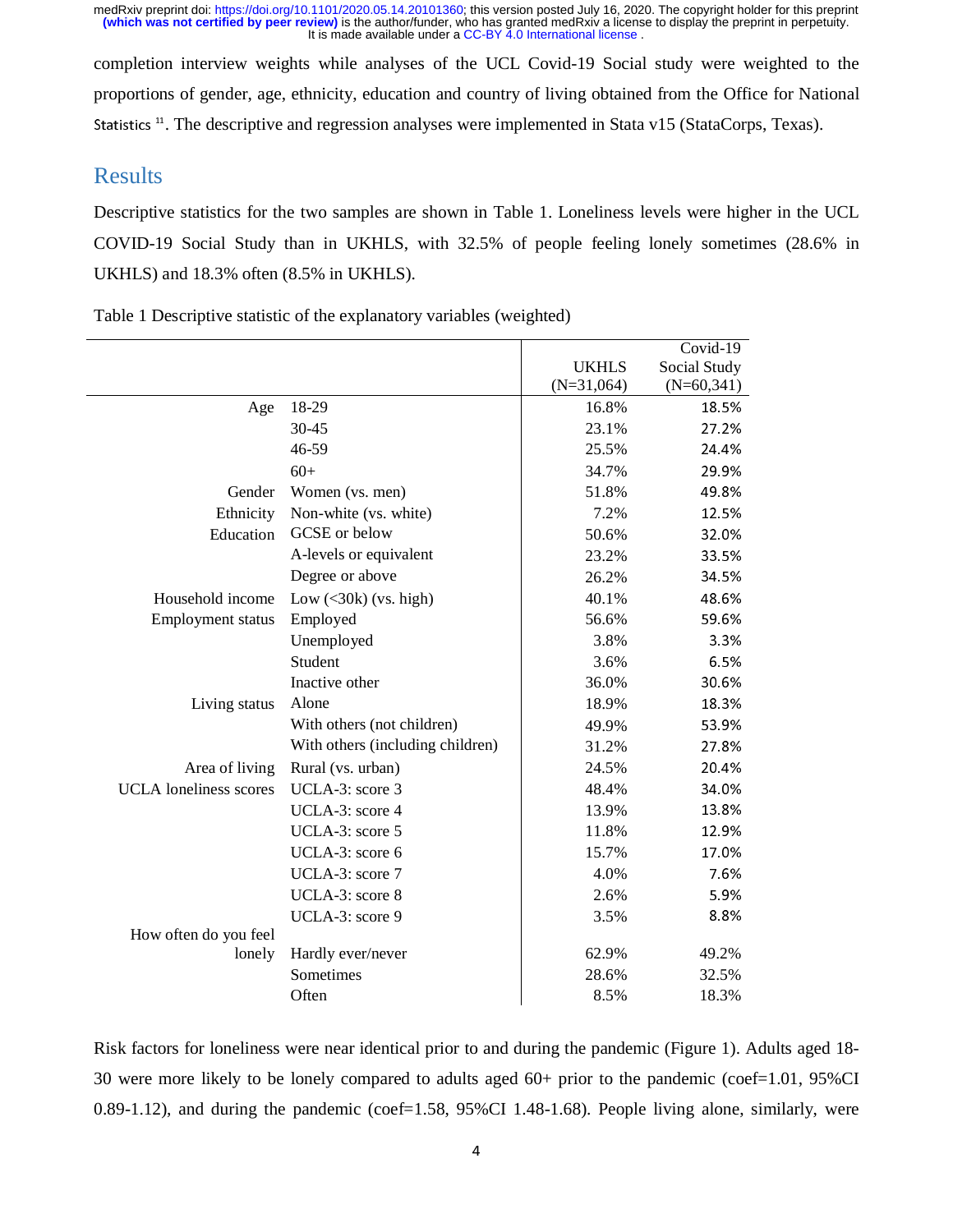more at risk prior to and during the pandemic ((coef=0.61,  $95\%$ CI 0.51-0.71 vs coef=1.10,  $95\%$ CI 1.02-1.18). Having a low household income and being unemployed were also persistent risk factors. Being a student was only a moderate risk factor prior to the pandemic (coef=0.19, 95%CI 0.02-0.35), but was a greater risk factor during the pandemic (coef=0.43, 95%CI 0.28-0.58). Other risk factors including nonwhite ethnicity, being female, low educational attainment, and living in urban areas were only small risk factors but were maintained before and during the pandemic.

### Discussion

This study explored who was most at risk of loneliness during the UK lockdown due to the COVID-19 pandemic and compared whether risk factors were similar to risk factors for loneliness before the pandemic. Young adults, people living alone, people with lower education or income, the economically inactive, women, ethnic minority groups, and urban residents had a higher risk of being lonely both prior to and during the pandemic. These results echo previous studies on risk factors for loneliness <sup>7,8</sup>. These findings in the UK are also echoed by some recent data from Spain during their lockdown, which highlighted similar risk factors<sup>9</sup>. However, these data show that some people who were already at risk for being lonely (e.g. young adults aged 18-30, people with low household income, and adults living alone) experienced an even greater risk during the COVID-19 pandemic compared to usual (indicated by higher coefficients). Further, being a student emerged as a higher risk factor during lockdown than usual, although this builds on wider research suggesting that loneliness can be a problem for students and has been rising over the past 6 years <sup>12</sup>.

This study has a number of strengths including its cross-cohort comparisons of two large samples with harmonised measures before and during the pandemic, and its consideration of a broad range of sociodemographic characteristics. However, the data compared are from different participants, so it is not clear whether those individuals experiencing loneliness during lockdown had previous experience of loneliness. Further, the COVID-19 Social Study is a non-random (albeit large, heterogeneous, well-stratified, and weighted) sample. So the results presented here are not presented as accurate prevalence figures for loneliness during the pandemic. It is possible that the study inadvertently attracted individuals who were feeling more lonely to participate. Finally, the study looked at broad risk categories. Future studies are encouraged that (i) consider whether the interaction between different risk categories (e.g. unemployed adults living alone) or accumulation of multiple risk factors affected loneliness levels during the pandemic, (ii) track the trajectories of loneliness across lockdown, and (iii) explore the potential buffering role of protective social or behavioural factors.

Overall, these findings suggest that interventions to reduce or prevent loneliness during COVID-19 should be targeted at those socio-demographic groups already identified as high-risk in previous research. These groups are likely not just to experience loneliness during the pandemic but to have an even higher risk than normal of experiencing loneliness relative to low-risk groups. Such efforts are particularly important given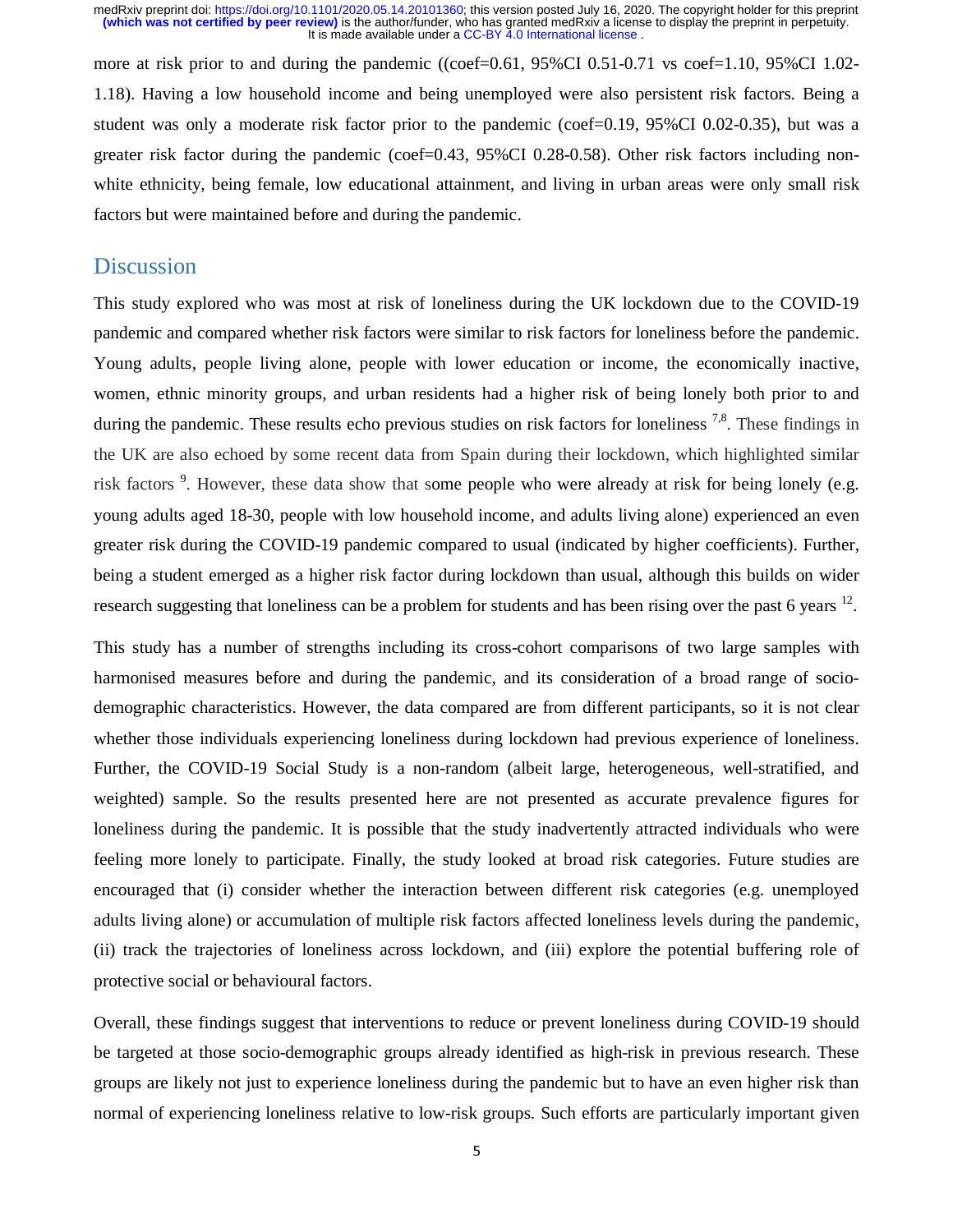rising concerns that loneliness could exacerbate mental illness and lead to non-adherence to government regulations 13,14. As such, supporting individuals experiencing loneliness during and in the aftermath of the pandemic should be a public health priority.



Figure 1 Coefficients and 95% confidence intervals from the regression model on loneliness